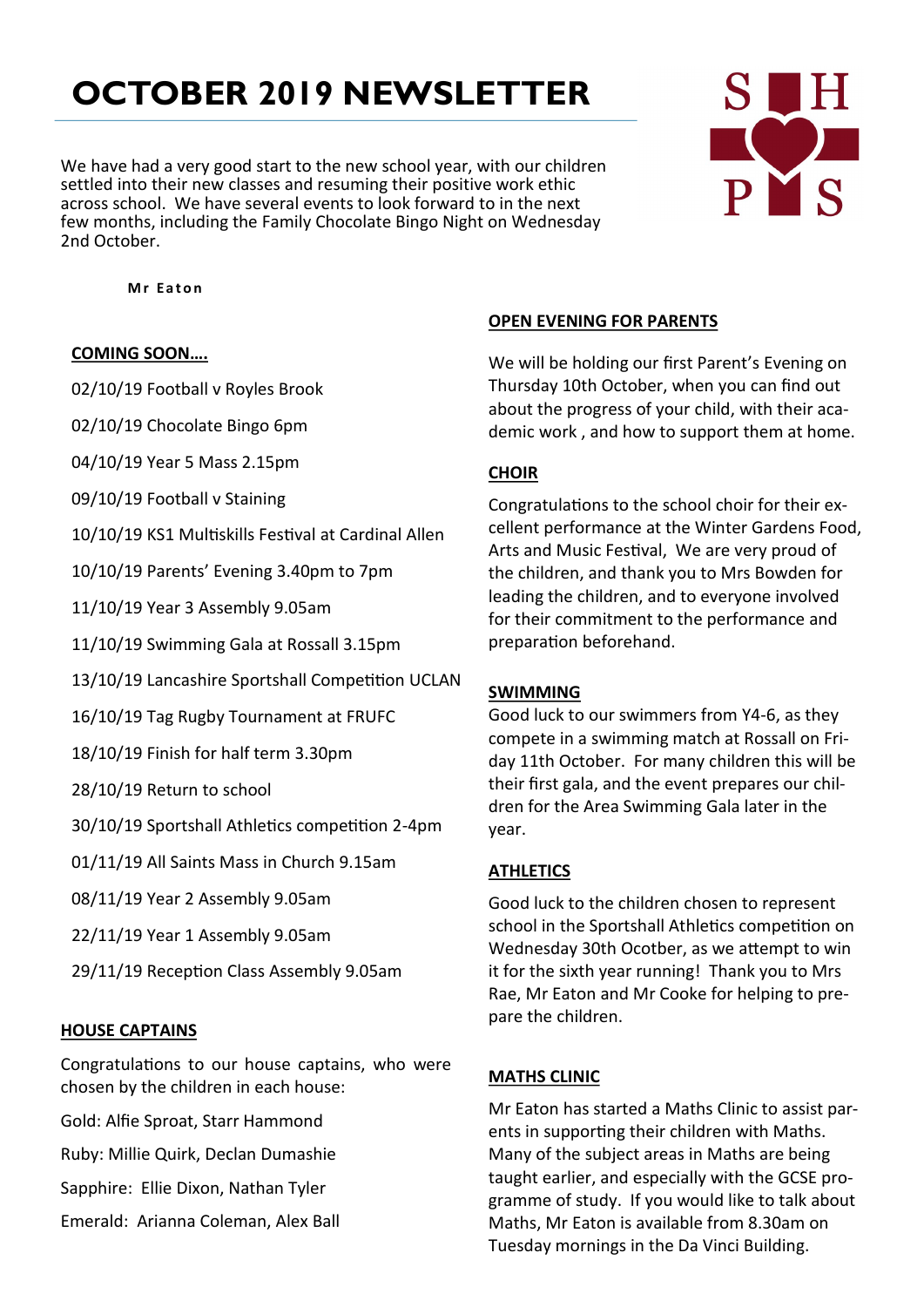#### **FRIENDS OF SACRED HEART**

Due to the numbers of adults unable to support our staff with events and meetings, we will be running less events this year.

#### **DODGEBALL**

Congratulations to the children chosen for the school Dodgeball team, as they represented school in the inaugural Glow in the Dark Dodgeball competition at Cardinal Allen. The children had great fun, were a credit to the school and won six games!

#### **ADMISSIONS FOR FUTURE YEARS**

If you would like to add your child to the admissions list, please see the School Office, If you have a sibling of a child currently at Sacred Heart, it is still worth registering with us. We also hold registers of interest for 2021 and 2022.

#### **EMERGENCY CONTACTS**

Please can you ensure that you have given school any change of contact details, particularly changing mobile phone numbers. Also, the more contacts listed for a child the easier it is to get in touch regarding your child, particularly in an emergency.

#### **CHOCOLATE BINGO!**

We will be hosting an Autumn Chocolate Bingo, in the school hall on Wednesday 2nd October 2019, starting at 6pm, with lots of chocolate prizes to win!

#### **CONFIRMATION PROGRAMME**

The Confirmation programme is under way through Church, with Father Peter and the Catechists working towards the children receiving Confirmation, with the visit of Bishop Paul Swarbrick, on Sunday 12th January 2020.

#### **FOOTBALL**

Congratulations to the children chosen for the school football team, it was a very difficult choice this year due to the excellent ability of a number of children.

#### **MUSIC**

We are continuing with music tuition this year, and we have tutors available for clarinet, guitar, keyboard, flute or violin. If your child is interested in starting to learn to play an instrument, please see the school office.

#### **LED LIGHTING**

In a bid to save money and reduce our energy use, we have converted most of the lights in the school to LED lighting. We have the hall and outside to work on next, but all classrooms, corridors and offices are now operating using 80% less electricity. It is worth considering for home!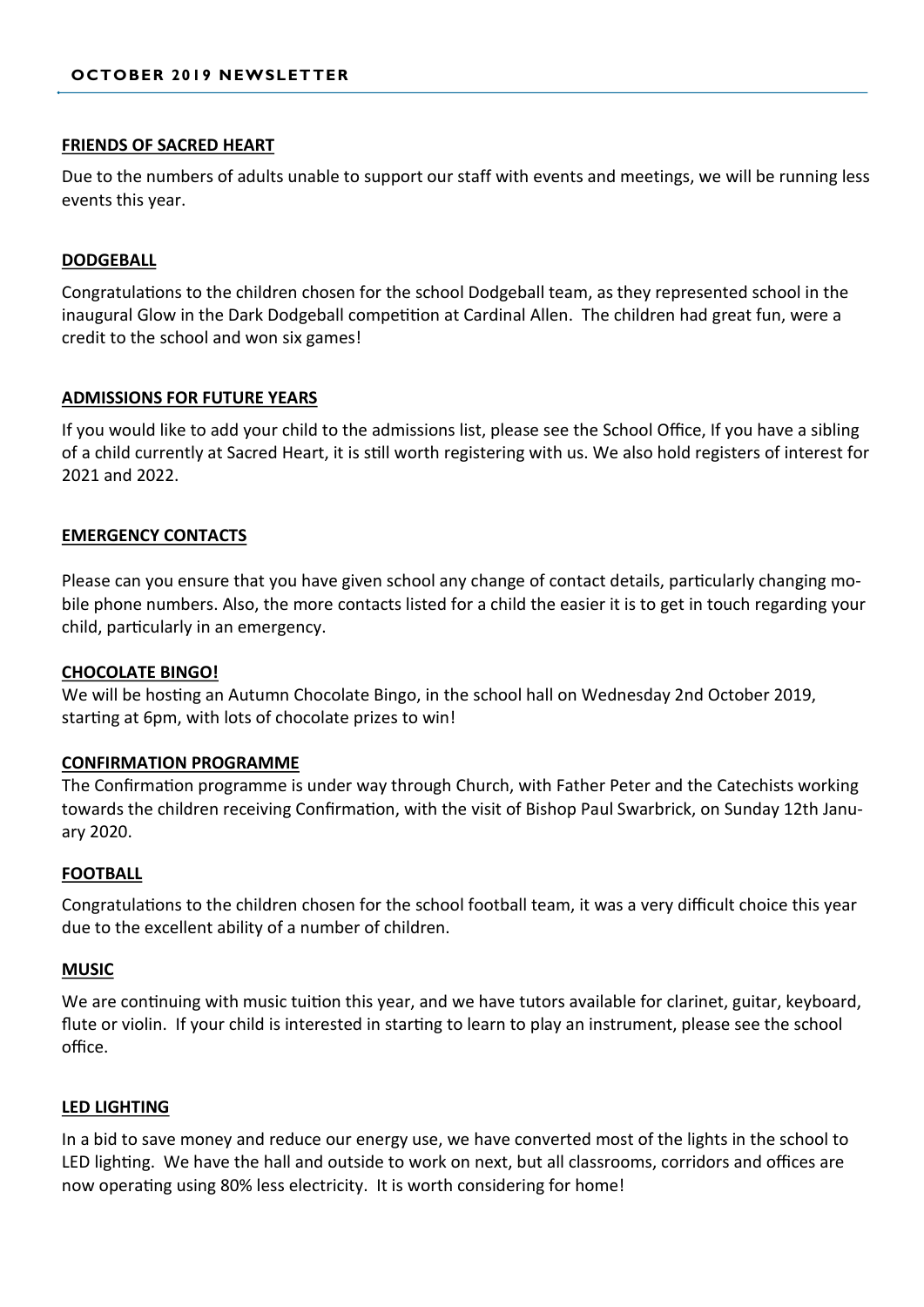# **BREAKFAST AND AFTER SCHOOL CLUB**

If you need childcare before or after school, please see the school office, or ring Mrs Porter direct on 07538924508. We have extended opening until 6pm. The cost of the morning session is £2.75 and the after school session is £5.50.

The Breakfast Club is open from 7.30am until school time, and children receive food and drinks at both the breakfast and after school clubs.

# **ABSENCES AND APPOINTMENTS**

In addition to no longer being allowed to authorise holiday absences, we are now expected to see evidence of appointments. If your child requires a medical appointment during school time. Please contact school before 9.30am if your child is absent, otherwise the absence could be deemed unauthorised.

# **REMINDERS**

Articles of jewellery are not allowed in school, as they could cause injury to the wearer or another person. **Earrings** have been a constant source of argument and injury in the past. The Local Authority bans them for P.E. and swimming. The Governors of this school have ruled that **no jewellery, other than a wrist watch, can be worn in school. Shoes must be worn as standard uniform. Nail varnish is also not be worn by children.**

# **LOST PROPERTY**

Please can all property and clothing belonging to your children have their names written or sewn in.

# **HAIR**

Please use plain hair bands and clips for children's hair. Fashion bows or headbands are not part of our school uniform. Please can long hair be tied back.

At Sacred Heart, Mohican hairstyles and shaved patterns into hair are not acceptable.

# **MEDICINES**

Please make sure that the medicines permission form has been completed if your child needs prescribed medicine in school. If you need a form (for prescribed medicines only), please contact the school office or see Mrs. Bowden

# **CROSSING PATROL CAMERA**

Currently we are short of a crossing patrol, and Mr Scott has temporarily moved to Fleetwood Road. Since he has moved, he has noticed a number of drivers failing to stop even when he is in the road. We have bought a bodycam for him to wear, to catch such drivers, so we can pass on the information to the police.